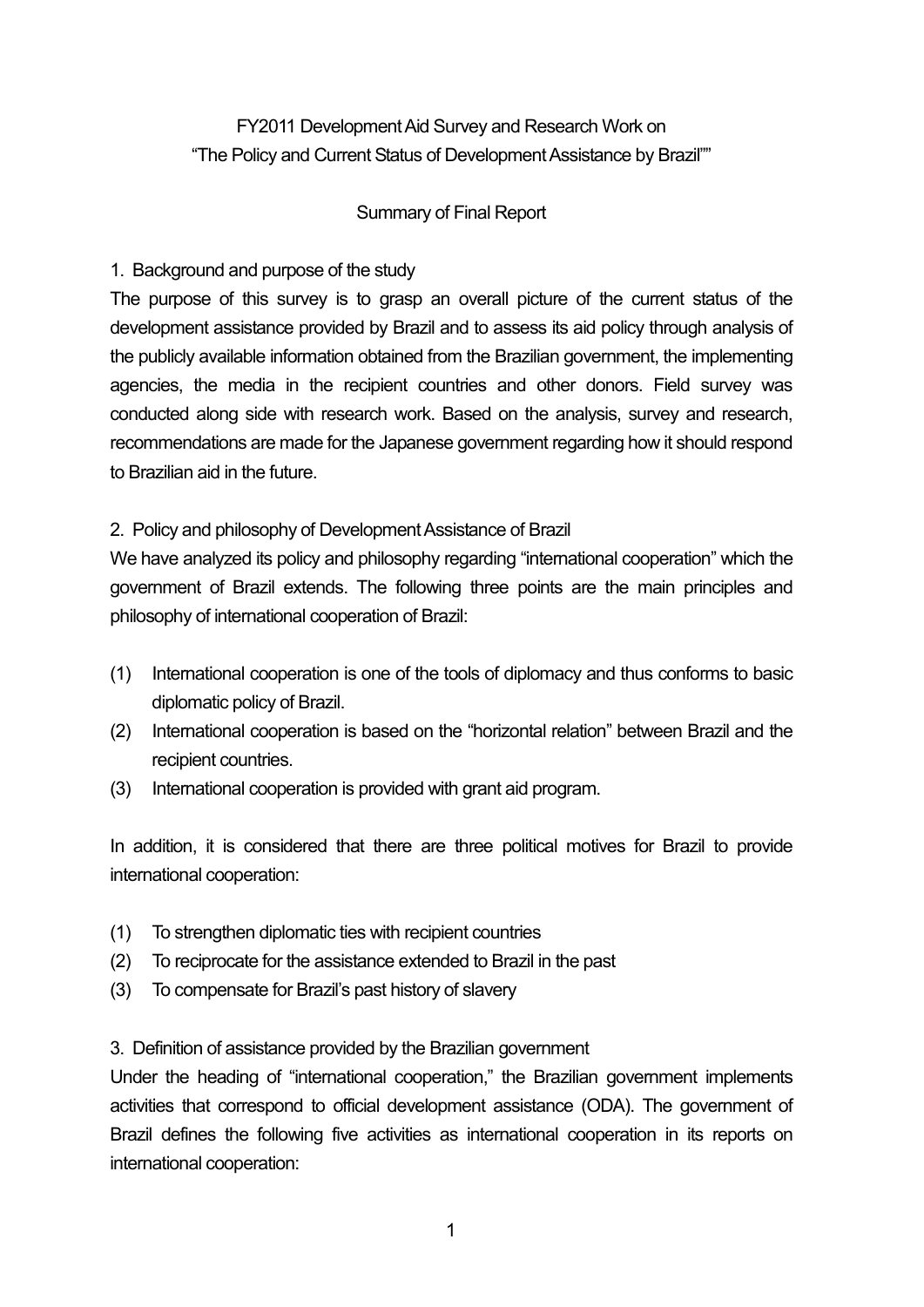- (1) Humanitarian assistance
- (2) Scholarships for foreign students
- (3) Technical assistance and cooperation in scientific fields
- (4) Contributions to international organizations
- (5) Peacekeeping activities

Additional activities of the government of Brazil related to ODA include debt forgiveness, preferential treatment for loans using export credit schemes as well as food aid initiatives.

The government of Brazil notes that there is a clear difference between the definition of Brazil's international cooperation and ODA, depending on whether it includes loan assistance or not.

### 4. Policy framework and policy documents

Japan formulates aid policy for each country based on its upper-level policies such as the "Japan's Official Development Assistance Charter" and "Japan's Medium-Term Policy on Official Development Assistance," and specific programs and projects are implemented according to the aid policies. The government of Brazil, in contrast, does not have this type of policy framework. In addition, there are several implementing agencies of international cooperation, each of which has respective mandate and responsibility for specific schemes, and there is no integrated coordination among those agencies regarding aid volume, sectors and so on.

There are no government documents indicating the overall framework for international cooperation implemented by Brazil. However, the *Cooperacao Brasileira para o Desenvolvimento Internacional* 2005-2009 (Brazilian Assistance for International Development 2005-2009) (Brazilian Cooperation Agency [ABC], etc., 2010) is equivalent to a white paper on international cooperation. It covers matters related to the principles and philosophy of Brazilian international cooperation, implementation policies and so on.

### 5. Estimated volume of activities

The scale of international cooperation provided by Brazil during the five-year period of 2005-2009 was approximately US\$1.61 billion (approximately ¥128.8 billion) according to relevant documents. ODA-related activities during the same period was comprised of debt forgiveness of approximately US\$470 million (approximately ¥37.6 billion), food aid initiatives amounting to approximately US\$350 million (approximately ¥28 billion) and preferential treatment for loans (grant element 25% or more, implemented with export credit schemes) of approximately US\$1.74 billion (approximately ¥139.2 billion). Combining these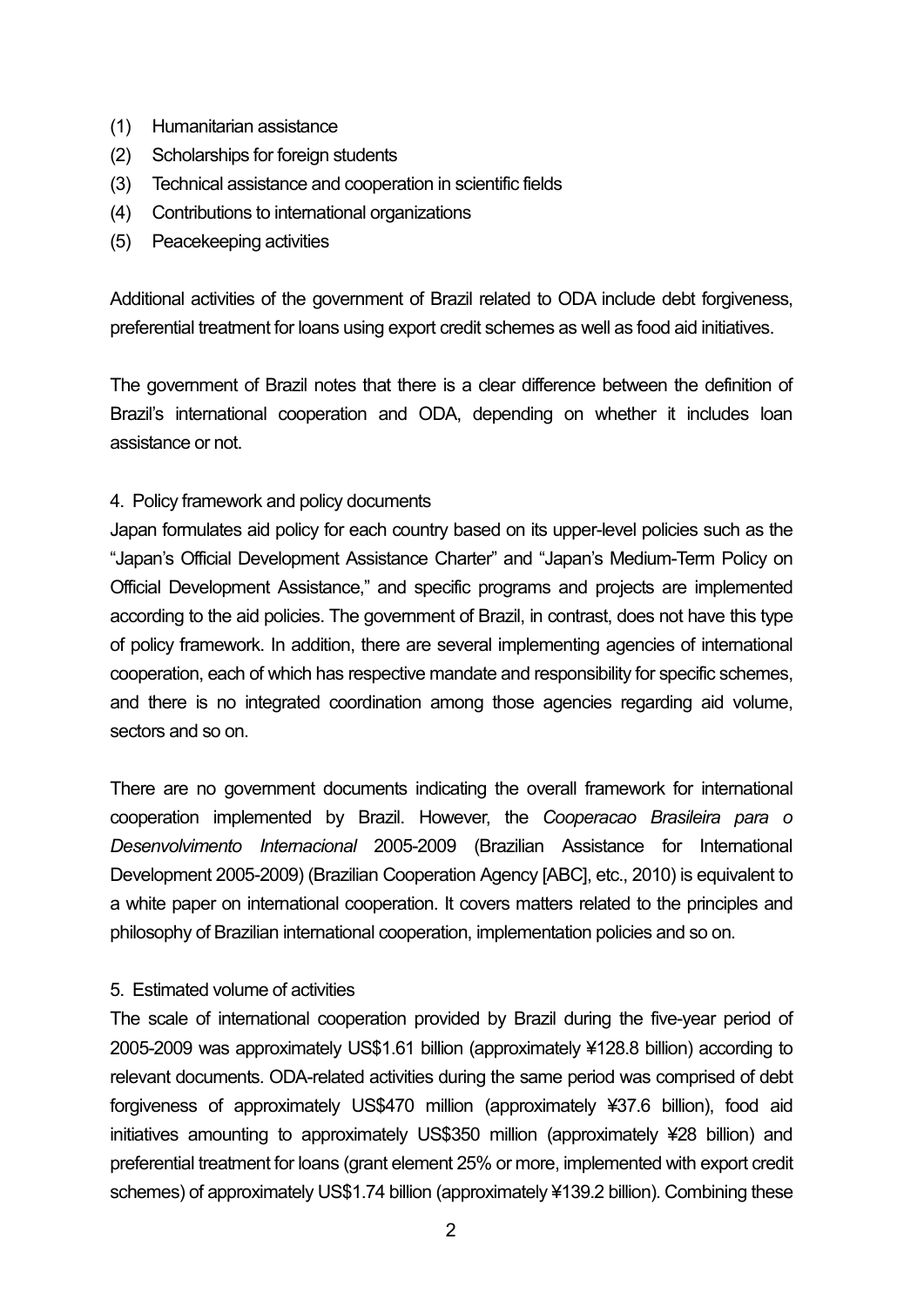ODA-related activities with international cooperation activities, it results in a figure of approximately US\$4.17 billion (approximately ¥333.6 billion) in total.

Of the international cooperation activities, the one that involves the largest expenditures is contributions to international organizations. The total volume of international cooperation has not changed greatly during the past five years, but the trend is characterized by increases in the proportion of the total amount of technical assistance and humanitarian assistance. Moreover, by looking at the status of individual countries receiving technical assistance, a dramatic increase in assistance to sub-Saharan Africa and Latin American and Caribbean nations is another feature.

This study also shows that debt foregiveness is provided to Cote d'Ivoire (Ivory Coast), the Democratic Republic of Congo and Surinam, and that the proportion of preferential treatment for loans, with grant element of 25% or more, accounts for 25% of the total export credits.

6. Process of implementation for individual schemes and multilateral-bilateral cooperation projects

The following diagram shows an outline of the implementation process for international cooperation by Brazil. The example shown below is with regard to technical assistance, one of the typical assistance schemes.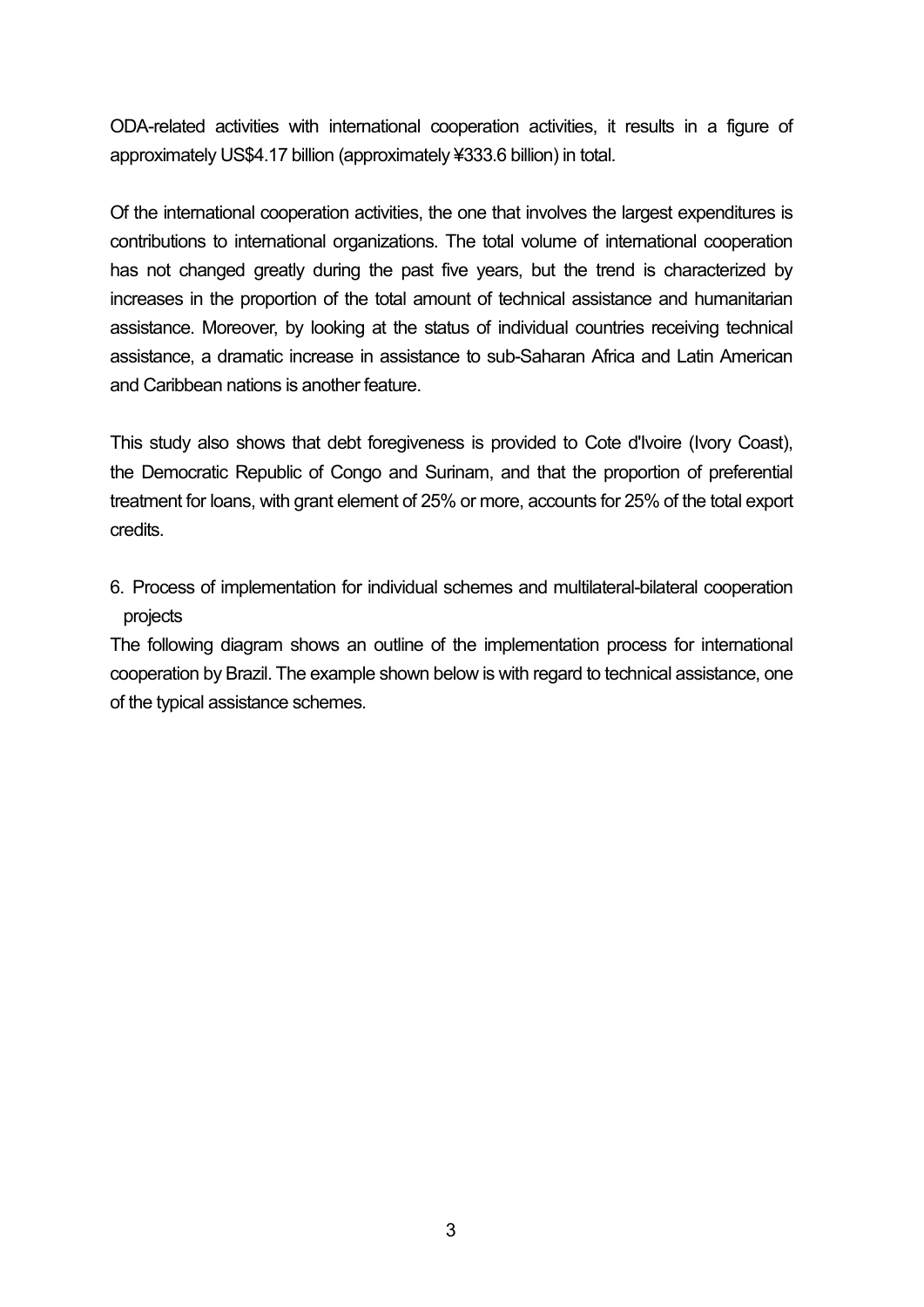

#### Brazil's Technical Assistance Scheme

In general, technical assistance including triangular cooperation and humanitarian assistance are provided in response to a request from developing countries. The diagram also shows an overview of scholarships for foreign students, export credits, food aid and other international cooperation and ODA activities.

7. Ministries/agencies in charge of policy and implementation by field, multilateral/bilateral cooperation project, and scheme

The main Brazilian government agencies that implement international cooperation and activities relating to ODA are the Brazilian Agency for Cooperation (ABC) of the Ministry of Foreign Affairs which supervises technical assistance, the Hunger Alleviation Support Section of the Ministry of Foreign Affairs which supervises humanitarian assistance, the International Bureau of the Ministry of Finance which coordinates debt forgiveness, the International Bureau of the Ministry of Planning, Budget and Management, the Higher Education and Human Development Bureau of the Ministry of Education, and the Scientific and Technical Development Committee of the Ministry of Science and Technology which together manage scholarships for foreign students.

8. Assessment of Brazilian assistance by aid recipient countries.

Interviews were conducted with government representatives from Mozambique which is Brazil's major partner country for international cooperation, and interviewees were asked to assess Brazil's international cooperation. The Mozambique government representatives were extremely positive regarding Brazil's international cooperation with almost no negative